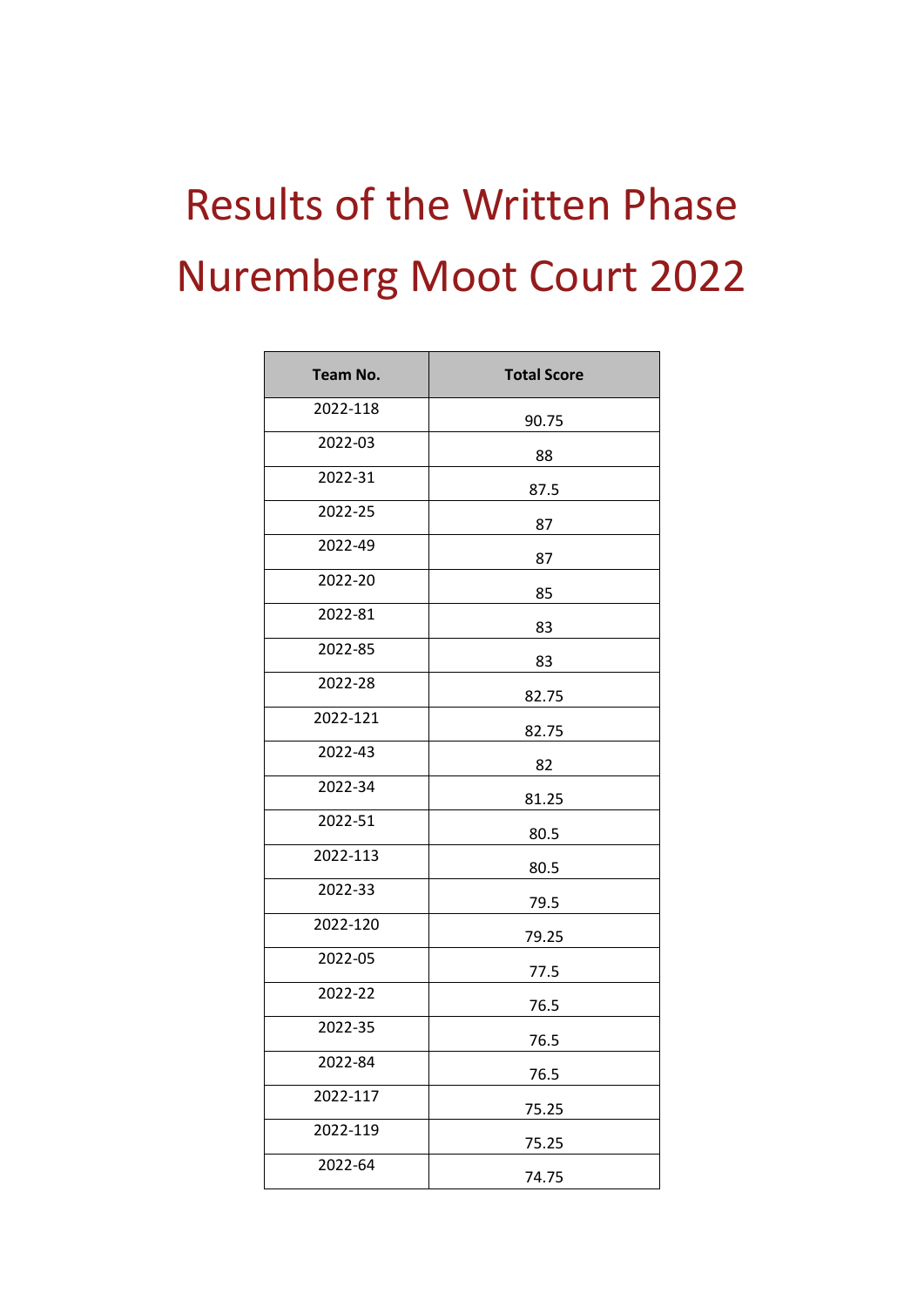| Team No. | <b>Total Score</b> |
|----------|--------------------|
| 2022-29  | 74.25              |
| 2022-19  | 74                 |
| 2022-30  | 73.75              |
| 2022-26  | 73.25              |
| 2022-65  | 73.25              |
| 2022-115 | 73.25              |
| 2022-02  | 73                 |
| 2022-57  | 73                 |
| 2022-66  | 72.5               |
| 2022-73  | 72.5               |
| 2022-82  | 72.25              |
| 2022-14  | 72                 |
| 2022-67  | 71.75              |
| 2022-07  | 71                 |
| 2022-42  | 70.5               |
| 2022-88  | 70.25              |
| 2022-77  | 70                 |
| 2022-79  | 70                 |
| 2022-114 | 69                 |
| 2022-87  | 68.75              |
| 2022-104 | 68.25              |
| 2022-61  | 67.75              |
| 2022-15  | 67.5               |
| 2022-11  | 67                 |
| 2022-16  | 67                 |
| 2022-70  | 67                 |
| 2022-63  | 66                 |
| 2022-98  | 65.75              |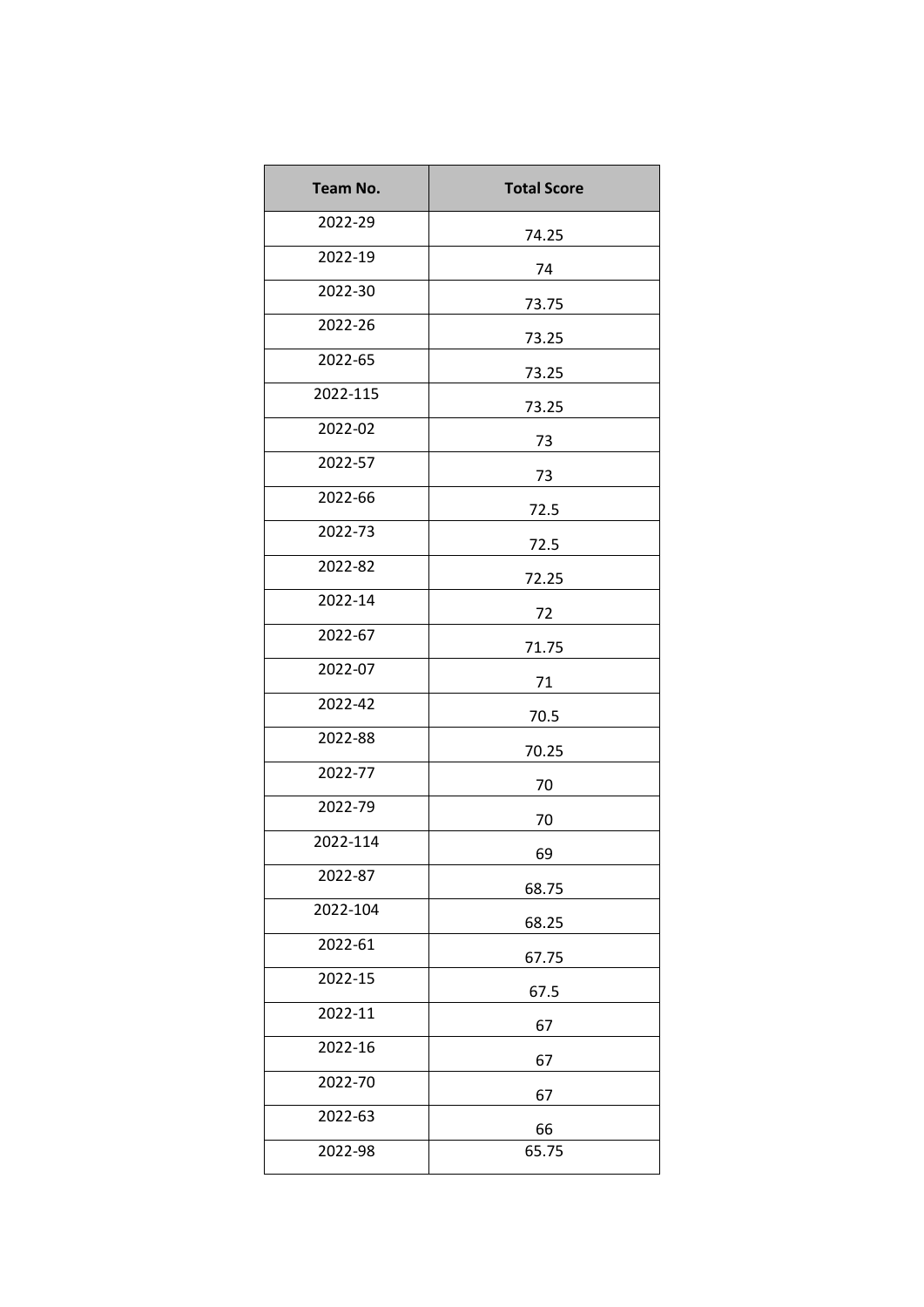| <b>Team No.</b> | <b>Total Score</b> |
|-----------------|--------------------|
| 2022-96         | 65.5               |
| 2022-74         | 64.75              |
| 2022-08         | 64.5               |
| 2022-24         | 64.5               |
| 2022-38         | 64.5               |
| 2022-46         | 64.5               |
| 2022-102        | 64.5               |
| 2022-111        | 64.25              |
| 2022-62         | 63                 |
| 2022-94         | 63                 |
| 2022-92         | 62.5               |
| 2022-75         | 61                 |
| 2022-122        | 60.75              |
| 2022-47         | 59                 |
| 2022-108        | 58                 |
| 2022-53         | 55.5               |
| 2022-71         | 55.5               |
| 2022-27         | 55.25              |
| 2022-06         | 53.5               |
| 2022-36         | 53.5               |
| 2022-107        | 53                 |
| 2022-110        | 52.25              |
| 2022-83         | 51                 |
| 2022-68         | 50.5               |
| 2022-95         | 50.5               |
| 2022-124        | 50                 |
| 2022-54         | 47                 |
| 2022-105        | 46                 |